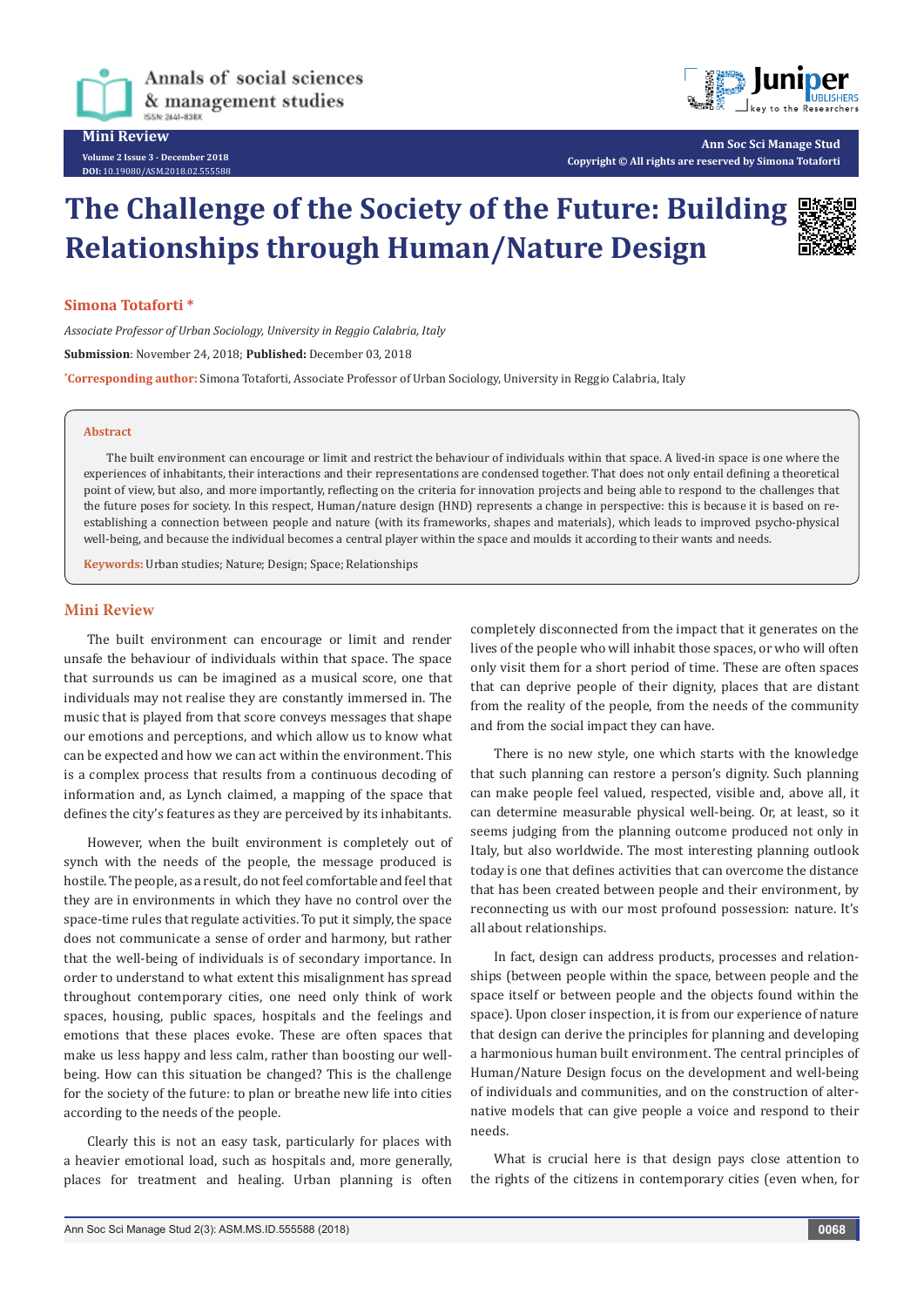example, they happen to be patients because they find themselves in a particularly fragile or stressful moment in their lives) and that it adopts an approach that is interdisciplinary, participative, participatory and reflective. Above all, it is a design that can bring experiences of nature into contemporary urban projects. Today, the city is a central subject in the field of social studies and represents the essential challenge facing the future of our society. We are compelled to respond to this challenge with a design that not only "envisions" our cities for their aesthetic value, but also aims to define processes and models that can create a fairer, more inclusive, cohesive and sustainable society.

Indeed, in this respect, it is interesting to highlight that HND represents a step in the right direction when compared to the simple concept of sustainability. In an intriguing essay published in 2010, entitled The Rhetoric of Sustainability: Perversity, Futility, Jeopardy? Meg Holden makes use of the classifications for reactions to social change proposed by Hirschman in order to understand the failure of the approach to sustainable development  $[1,2]$ .

In more general terms, we can say that the concept of sustainability, as it refers to a predominantly ecological/economic model, has, over the years, been limited to defining actions aimed at not compromising or causing further damage to the environment that surrounds us and provides us with a home. A constructive step, no matter how small, was however necessary. More precisely, HND is reminiscent of the concept of restorative design: the idea of not simply preventing further damage to the environment around us, but rather of planning actions to make it a better place for us all. This approach builds relationships and, in order to do so, it listens to those people who pass through and live within the spaces every day [3,4].

The primary objectives of an HND-based project are certainly those that restore quality and functionality to these places, as well as dignity to those who pass through them, work in them or spend some time there. The project also becomes the result of a participatory task and the principle of community (which is too often neglected today in favour of more economic-based models), which is inclusive and aims to build new relationship networks or reinforce existing ones. The achievement of these objectives is fostered not only by the method and the approach on which HND is based, but also by the presence of natural elements in the project.

The relationship between people and nature is innate and has a profound impact on their health and well-being. When nature is introduced into the built environment – whether directly or through shapes, materials and patterns – it produces benefits in physical, mental and behavioural terms [4]. Benefits include increased comfort and satisfaction [5], lower stress levels [6], greater concentration [7,8], better social interaction, reduced hostility and aggression [4].

International studies demonstrate the scientific basis for this design, which revitalizes the relationship between people and nature and the consequent environmental, social and economic benefits. Environments designed in accordance with this philosophy aim to recover an awareness of the therapeutic value of nature, the sun and natural ventilation. As a result, a design model capable of relating spatial organization to actions that stimulate the senses is established and, more generally, one that can tune in on the needs of individuals and encourage the design of the cities they want [9,10]. This is bound to result in improved quality of life, because people are carriers of specific and unique needs, emotions and necessities.

### **References**

- 1. Holden, M (2010) The Rhetoric of Sustainability: Perversity, Futility, Jeopardy? Sustainability 2(2): 645-659.
- 2. Hirschman, AO (1991) The Rhetoric of Reaction: Perversity, Futility, Jeopardy. Belknap Press: Cambridge, MA, USA.
- 3. Kellert SR, Heerwagen JH, Mador ML (2008) Biophilic design. The theory, science and practice of bringing buildings to life, Wiley, New **Jersey.**
- 4. [Kellert, S, Calabrese, E \(2015\) The practice of biophilic design.](http://media.wix.com/ugd/21459d_7b0461761b9f45e0b3607d14e8523390.pdf)
- 5. Biederman I, Vessel EA (2006) Perceptual pleasure and the brain. A novel theory explains why the brain craves information and seeks it through the senses. American Scientist 94(3): 247-253.
- 6. Park, Tsunetsugu, Kasetani, Morikawa, Kagawa, et al. (2009) Physiological effects of forest recreation in a young conifer forest in Hinokage Town, Japan. Silva Fennica 43(2): 291-301.
- 7. Heschong, L (2003) Windows and offices: A study of office worker performance and the indoor environment. California Energy Commission: Pacific Gas and Electric Company. Fair Oaks, California.
- 8. [Lee, Williams, Sargent, Williams, Johnson \(2015\) Forty-second green](https://www.sciencedirect.com/science/article/abs/pii/S0272494415000328)  [roof views sustain attention: The role of micro-breaks in attention](https://www.sciencedirect.com/science/article/abs/pii/S0272494415000328)  [restoration. Journal of Environmental Psychology 42: 182-189.](https://www.sciencedirect.com/science/article/abs/pii/S0272494415000328)
- 9. Totaforti S (2018) Applying the benefits of biophilic theory to hospital design. City Territory Architecture 5: 1.
- 10. Terrapin Bright Green (2012) The economics of biophilia. NY: Terrapin Bright Green LLC, New York.